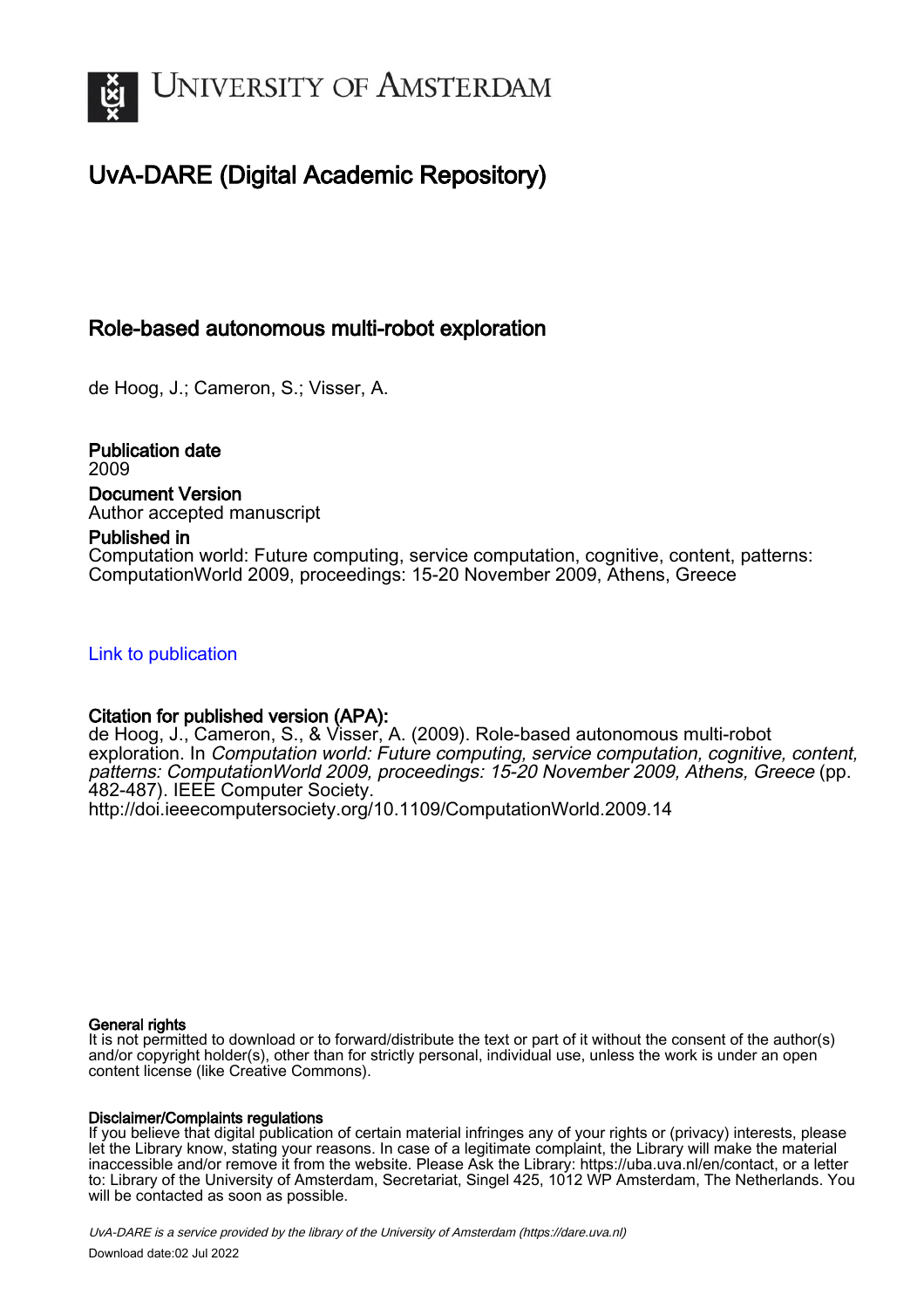# Role-Based Autonomous Multi-Robot Exploration

Julian de Hoog, Stephen Cameron Computing Laboratory University of Oxford Oxford, UK {julian.dehoog, stephen.cameron} @comlab.ox.ac.uk

Arnoud Visser Intelligent Systems Laboratory Universiteit van Amsterdam Amsterdam, NL a.visser@uva.nl

*Abstract*—Thanks to advances in both computer science and engineering, the divide between robotics and multi-agent systems is shrinking. Robots are capable of performing an ever wider range of tasks, and there is an increasing need for solutions to high-level problems such as multi-agent coordination. In this paper we examine the problem of finding a robust exploration strategy for a team of mobile robots that takes into account communication limitations. We propose four performance metrics to evaluate and compare existing multi-robot exploration algorithms, and present a role-based approach in which robots either act as explorers or as relays. The result is a complete exploration of the environment in which information is efficiently returned to a central command centre, which is particularly applicable to the domain of rescue robotics.

*Keywords*-multi-agent systems; robotic exploration; role-based behaviour; limited communication; search and rescue robots

#### I. INTRODUCTION

In the past, robots have typically been used primarily in industry and by the military, but steady advances in robotics, mobile communication networks and multi-agent systems mean that it is now possible to develop robot systems for an ever wider range of tasks. Such tasks include surveillance and reconnaissance, robotic search-and-rescue, underwater and planetary exploration, and bomb disposal.

While every robotics application has its own challenges, certain problems are common to a wide range of applications. One such problem is robotic exploration: how can a robot or a team of robots be made to explore and map a previously unknown environment? There has been significant progress in exploration by single robots, but multi-robot exploration remains a young field of study having several open problems, such as how to coordinate robots, how to merge information obtained by several robots, and how to deal with limited communication [1].

In this paper, we focus on the communication problem. As an example, consider search-and-rescue robots that must enter and explore wreckage left behind by large disasters such as earthquakes. In such environments, rubble, steel, and various building materials can lead to very poor communication ranges. A robot or team of robots exploring under such conditions must therefore employ an exploration strategy that is robust to communication drop-out and failure.

We propose a set of performance metrics to evaluate and compare various exploration algorithms, and we describe a novel exploration strategy that allows robots to explore efficiently, independently and irrespective of connectivity to teammates. The results are applicable not only to mobile robots but to any application involving communication-limited agents.

Our paper is structured as follows: in Section II we discuss related approaches to multi-robot exploration. Section III describes the problem we are hoping to solve, introduces our simulation environment and its communication model, lists and describes our proposed performance metrics and outlines our approach to multi-robot exploration. In Section IV we present our results, and in section V we discuss the strengths and weaknesses of our experiments and results, along with their implications for future work in this area.

#### II. RELATED WORK

Among existing multi-robot exploration approaches, only a small number explicitly take the possibility of limited communication into account. The ones that do either explicitly plan on keeping robots within range of one another or apply an underlying strategy that encourages robots to stay in range.

Early approaches impose a line-of-sight constraint between robots [2], [3]. Robots enter the environment one at a time until they reach the limit of the line-of-sight constraint. In a variation of this approach, robots reactively choose a direction that will most likely keep them within sight of the rest of the team [4].

Several authors propose multi-robot exploration strategies based on market principles, in which robots place bids on subtasks of the exploration effort [5]–[8]. These bids are typically based on values such as expected information gain and travel cost to a particular location in the environment, and may be assigned in a distributed fashion among team members, or by a central agent. When strength of communication is factored into the bids, robots avoid areas outside of communication range.

Another common strategy for robotic exploration is to use frontiers [9], which can easily be extended to multiple robots [1], [10]–[12]. Similar to bids described above, utilities of individual frontiers may include a factor related to likelihood of communication success, so robots are less likely to explore areas that take them out of the team communication range.

Further approaches include the use of energy fundamentals to maintain network connectivity [13], results from graph theory to keep individual robots in comfort zones [14] and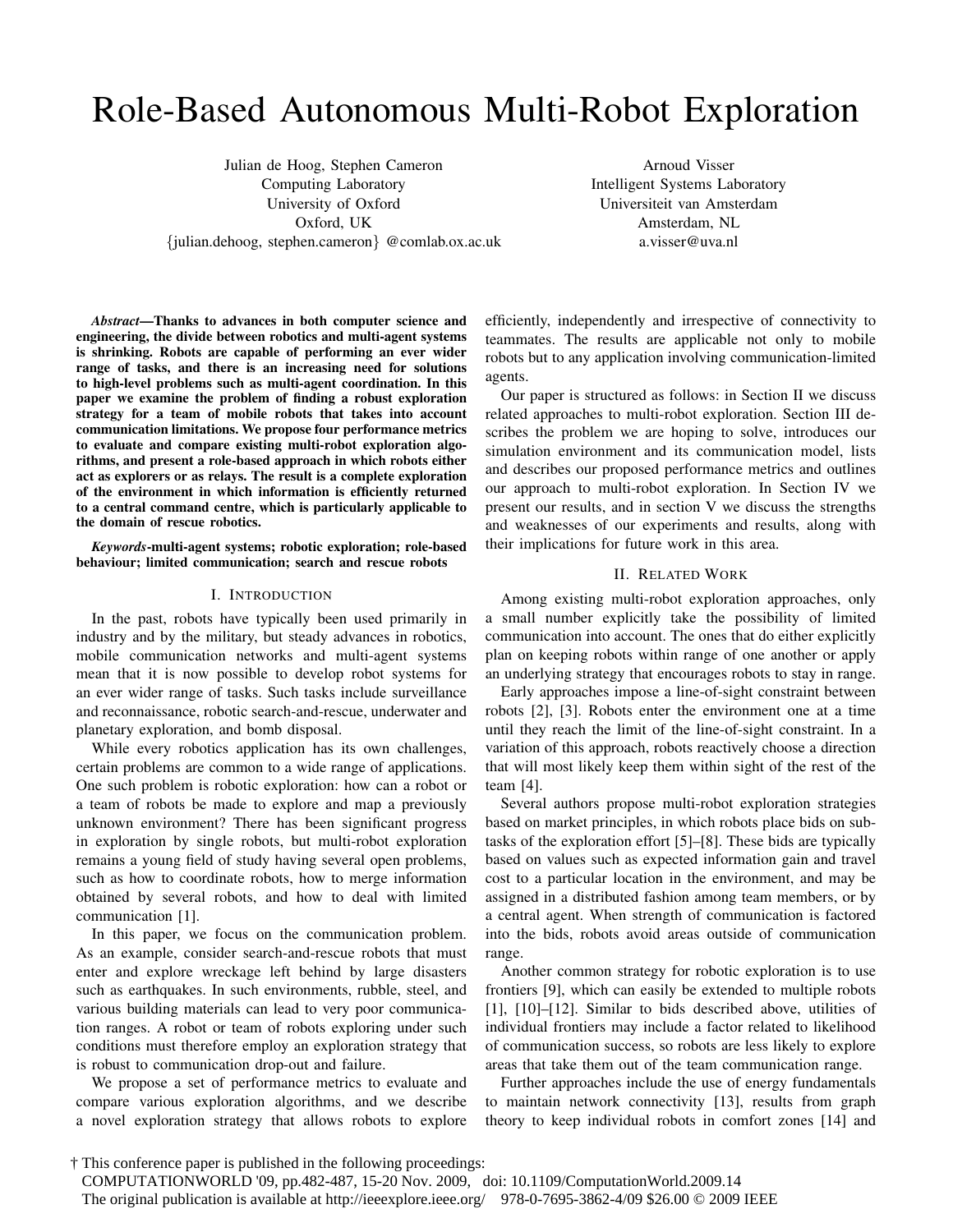the application of synthetic spring forces to keep robots close to one another [15]. In related work, attempts have been made to limit the bandwidth requirements of a robot team [16].

While several of these approaches have proven successful in maintaining team connectivity during the exploration effort, they are usually limited by the constraint of having to keep team members within communication range. Even if members of a team are dispersed to the maximum extent that their communication ranges allow, in large and complex environments unexplored areas will remain.

A solution to this problem is to allow robots to autonomously explore beyond communication range limits. This can be implemented in terms of "robot pack" or clustering behaviour, in which groups of robots stay close together as they explore the environment [1], [8], [11].

However, for many applications (e.g. robotic search-andrescue), information gathered by the robot team must be returned to a single point or command centre. To the best of our knowledge, there is no existing approach that explicitly plans on autonomous exploration of far reaches of the environment with a goal of returning all attained knowledge to a particular location. We hope that the method we propose here is a first step in this direction.

### III. OUR APPROACH

#### *A. Problem Description*

The exploration problem we hope to solve is as follows:

- Agents represent physically embodied, mobile robots having a range sensor.
- There is no prior knowledge of the environment. Agents only know what they have sensed themselves and what their teammates communicate to them.
- Agents may only communicate when they are within range of one another, as specified by our communication model (see section III-C).
- Agents enter the environment in the same location and are initially aware of one another's locations.
- At the point of entry there is a command centre, and the goal of the exploration effort is to relay as much information as possible to this command centre. In robotic searchand-rescue, this corresponds to the human responders' point of entry.

#### *B. Simulation Environment*

To evaluate and compare our role-based exploration algorithm, we developed MRESim, a JAVA-based simulation environment<sup>1</sup>. Environments, including walls and obstacles, may be specified by the user. MRESim takes an environment as input and simulates robot movement, collisions, sensor data and communication. At each time step, this is performed as outlined in Algorithm 1.

Currently we assume perfect sensor data and localisation. This is not realistic, but for now it is sufficient for purposes of comparison of exploration algorithms. In future work we intend to relax this assumption (see also section V-B).

```
1Available upon request from the authors
```

```
foreach agent do
   nextLoc = requestDesiredLocation(agent);
   if isValid(nextLoc) then
       move(agent, nextLoc);
       sensorData = simulateSensorData(agent, nextLoc);
       sendData(agent,sensorData);
   end
end
foreach agent do
   foreach agent2, agent2 != agent do
       if isInRange(agent, agent2) then
          communicateData(agent, agent2);
       end
   end
end
```
updateGUI();

Algorithm 1: Steps taken to simulate movement, sensor data and communication in one time step of MRESim

#### *C. Communication Model*

We have implemented and tested a variety of communication models in our simulations. For experiments reported here we use a standard path loss model with a wall attenuation factor as described in [17]:

$$
S = P_{d_0} - 10 \times N \times log_{10}(\frac{d_m}{d_0}) \begin{cases} nW \times \text{WAF} & nW < C \\ C \times \text{WAF} & nW \ge C \end{cases}
$$

where  $P_{d_0}$  is the reference signal strength, N is the path loss rate,  $d_m$  is the distance,  $d_0$  is the reference distance,  $nW$  is the number of obstructing walls, WAF is the wall attenuation factor and  $C$  is the maximum number of walls to consider. This model is widely used in simulation, including the popular USARSim simulator [18]. A typical communication range for an agent is diplayed in Figure 1.



Fig. 1. Typical communication range for an agent using the communication model described in section III-C

#### *D. Performance Metrics*

For the evaluation and comparison of individual exploration algorithms, it is helpful to have a common set of easily measurable performance values that indicate the relative success of each approach. We propose the following four metrics: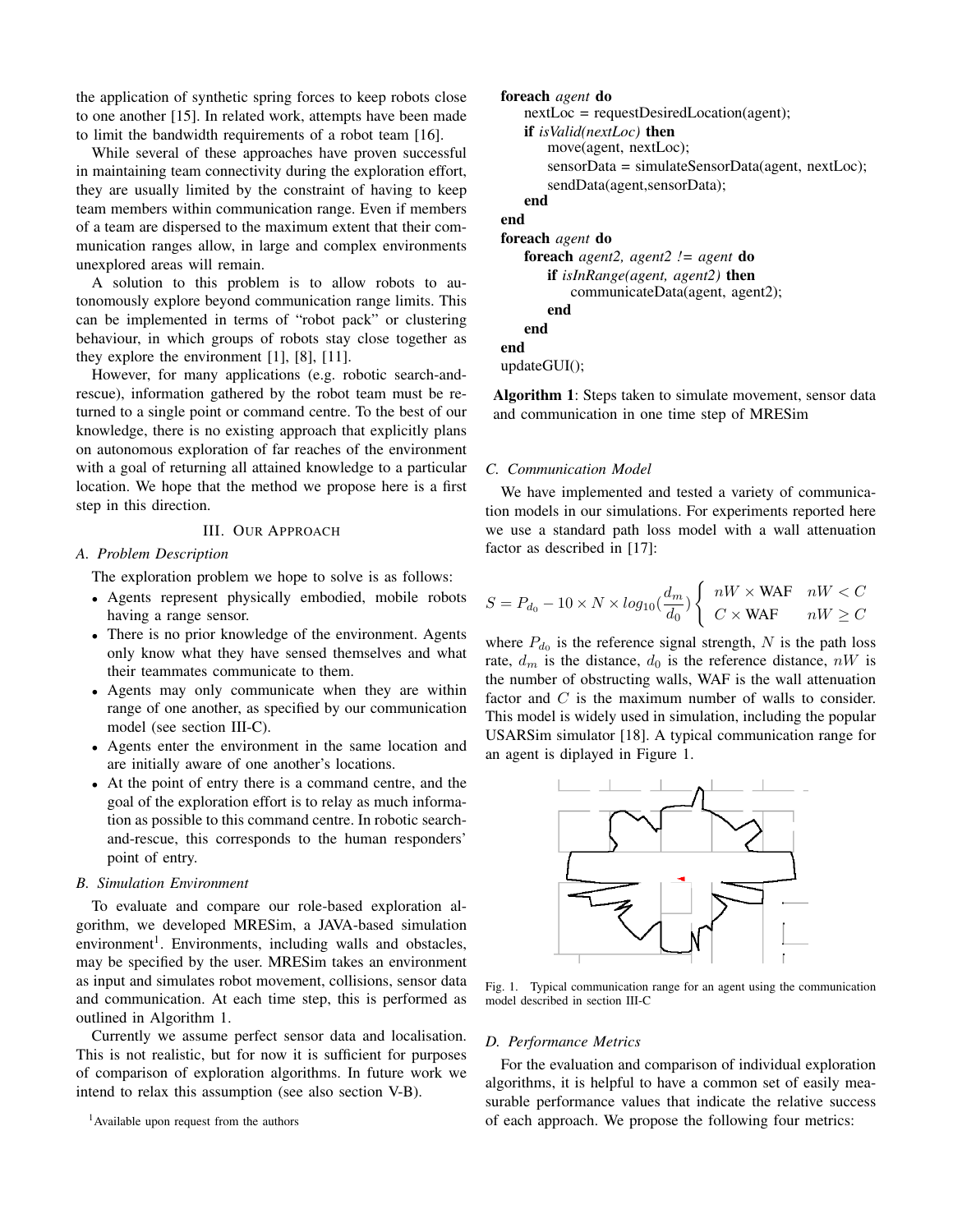- 1) *Total area explored (maximise).* We use the union of the areas explored by all robots of the team. With 'explored area' we mean the area that has been sensed by an agent (in our simulations, using the range scanner).
- 2) *Total knowledge of the environment at the command centre (maximise).* In applications such as robotic searchand-rescue, knowledge gathered by members of the team is only useful if it reaches the human responders. While some robots may know about far reaches of the environment, they may not have an opportunity to communicate this knowledge back to the command centre.
- 3) *Percentage of full exploration effort known to individual agents (maximise).* For a robot to explore a part of the environment, it is helpful to know what its teammates are doing and what other parts of the environment have been explored. The more any robot knows about the other robots' actions, the easier it is to efficiently coordinate the team effort.
- 4) *Time since last contact with the command centre for individual agents (minimise).* Human responders will want to have control over the robot team (for example if an environment is deemed of extreme danger or low priority in the middle of an effort and the robots need to be moved to a different environment). It is not desirable to have robots out of the range of the command centre for a long time.

#### *E. Role-based Exploration*

An overview of our role-based exploration approach is provided in Figure 2. We assign each agent one of two roles:

- 1) *Explorer*. Explorers are meant to explore the farthest reaches of the environment. To communicate their findings, they return periodically to previously agreed upon rendezvous points where they pass their knowledge to a relay.
- 2) *Relay*. Relays act as links between explorers and the command centre. The primary purpose of a relay is to communicate explorers' findings back up the communication chain. If a relay discovers information about the environment while relaying, this is added to the team knowledge, but exploration is only a by-product of the relay's movement.

In our current implementation, roles are assigned prior to the start of exploration and do not change. Consequently the team hierarchy may be represented by a tree.

Explorers use frontier exploration to explore. When there are multiple explorers active, frontiers are assigned to explorers using the algorithm outlined in [12], *i.e.* each explorer calculates the best explorer-frontier pairing for all explorers in range, and thereby knows which frontier is best for it to explore. When an explorer is in range of its parent relay, it passes all known information to this relay. Furthermore, it calculates the time it will take the parent relay to reach its own parent relay and return to the rendezvous. As a result, an explorer knows exactly how much time it has to continue

exploring before it must return to rendezvous once again with its parent relay.

Rendezvous points are dynamically set by an explorer during the exploration process. When it is time for an explorer to return to a previously set rendezvous point, it saves its current location and sets this to be the next rendezvous. As a result, the exploration effort is pushed deeper and deeper into the environment, and with each subsequent meeting relays are forced to come further to meet the explorer once again.

State transition diagrams for explorers and relays are presented in Figure 4.



(a) The command centre is represented by the magenta square with the orange line its communication range. B is an explorer with A as its parent relay; D is an explorer with C as its parent relay. Initially the explorers set out to explore using frontier-based exploration, and the relays follow them.



(b) All robots are now out of range of the command centre. The relays continue to follow the explorers for a short time period, but soon decide to relay all current knowledge back to the command centre. An explorer and its parent relay agree on the explorer's current location as the next rendezvous point.



(c) Rendezvous points are marked by the green crosses. The relays now return to the command centre, while the explorers continue to explore. Explorers can calculate how long it will take their parent relays to return to the rendezvous point, and can arrange to meet them there at the right time. Subsequent rendezvous points will be placed deeper and deeper in the environment.

Fig. 2. Role-based exploration: an overview.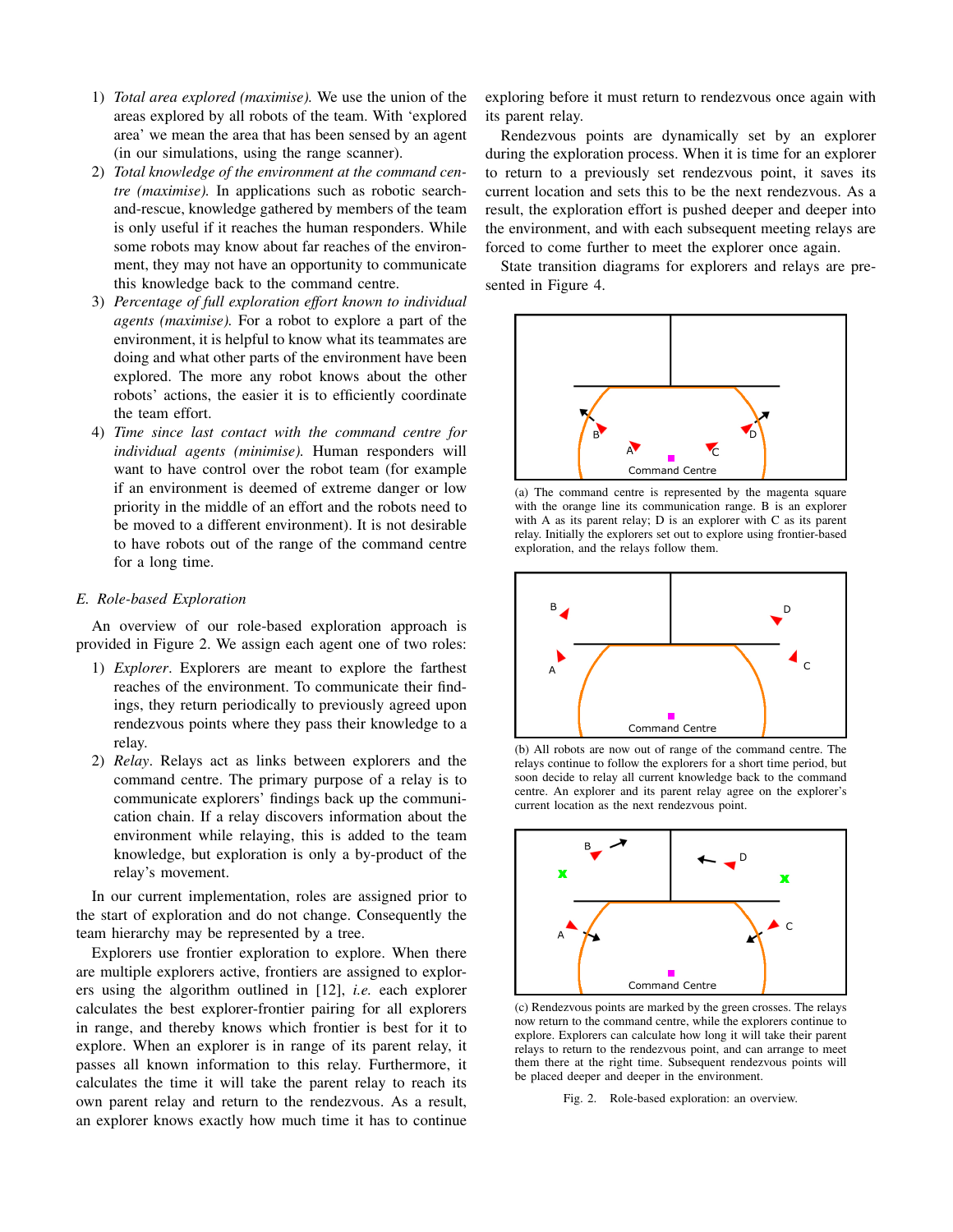#### IV. RESULTS

To compare role-based exploration with existing methods, we implemented four multi-robot exploration algorithms (corresponding uppercase letters are used throughout the rest of this paper):

- A) Frontier-based, no exploration beyond the team's communication range limits
- B) Frontier-based, exploration beyond the communication range limits, and robots return when there are no more frontiers left to explore, *i.e.* when the exploration effort is completed
- C) Frontier-based, exploration beyond the communication range limits and regular periodic return by each robot to the command centre
- D) Role-based exploration beyond communication range limits, as described above

In our tests, we used three types of environment: bare, cluttered, and room-based (see Figure 5 for a screenshot of the room-based environment). In each of the environments we ran each of the four algorithms once with two robots, and once with four robots. All tests were run until completion, meaning that either the environment was fully explored, or that it was not possible for the robots to explore any further. The total number of runs was thus (4 exploration algorithms)  $*$  (3 environment types)  $*$  (2 team configurations) = 24 runs. The results were reasonably consistent over the various runs, here we present a representative set from running the four algorithms in the room-based world using four robots.

Returning to the performance metrics proposed in section III-D, a comparison of the four exploration algorithms is presented in Figure 3.

Only algorithms B and D were able to fully explore the environment – algorithm A was limited by communication range, and the return time interval in algorithm C was not long enough for robots to reach the far limits of the environment.

While algorithm B led to faster exploration, this would not have been known to anyone at the command centre – the full exploration effort only became available at the command centre all at once after 747 time steps when the exploring robots returned to the command centre's communication range.

For algorithm A, where all robots were always in range of one another, naturally the transfer of knowledge between agents and the time since last communication with the command centre were perfect. Consequently, however, only 62.5% of the environment was explored.

Among the other algorithms, B led to poor sharing of knowledge among agents and poor responsiveness to central commands. Algorithms C and D showed similar performance regarding sharing of knowledge and responsiveness. After approximately 800 time steps, algorithm C shows greater responsiveness to central commands, but this is due entirely to the fact that robots weren't reaching the farthest depths of the environment, while for algorithm D the exploration effort led to a complete exploration.









(d) Time passed for individual agents since last contact with command centre (average over all agents)

Fig. 3. Performance of the four exploration algorithms outlined in section IV using the four performance metrics proposed in section III-D. These results are based on exploration of a room-filled environment using four robots. In all graphs the x-axis represents simulation time steps.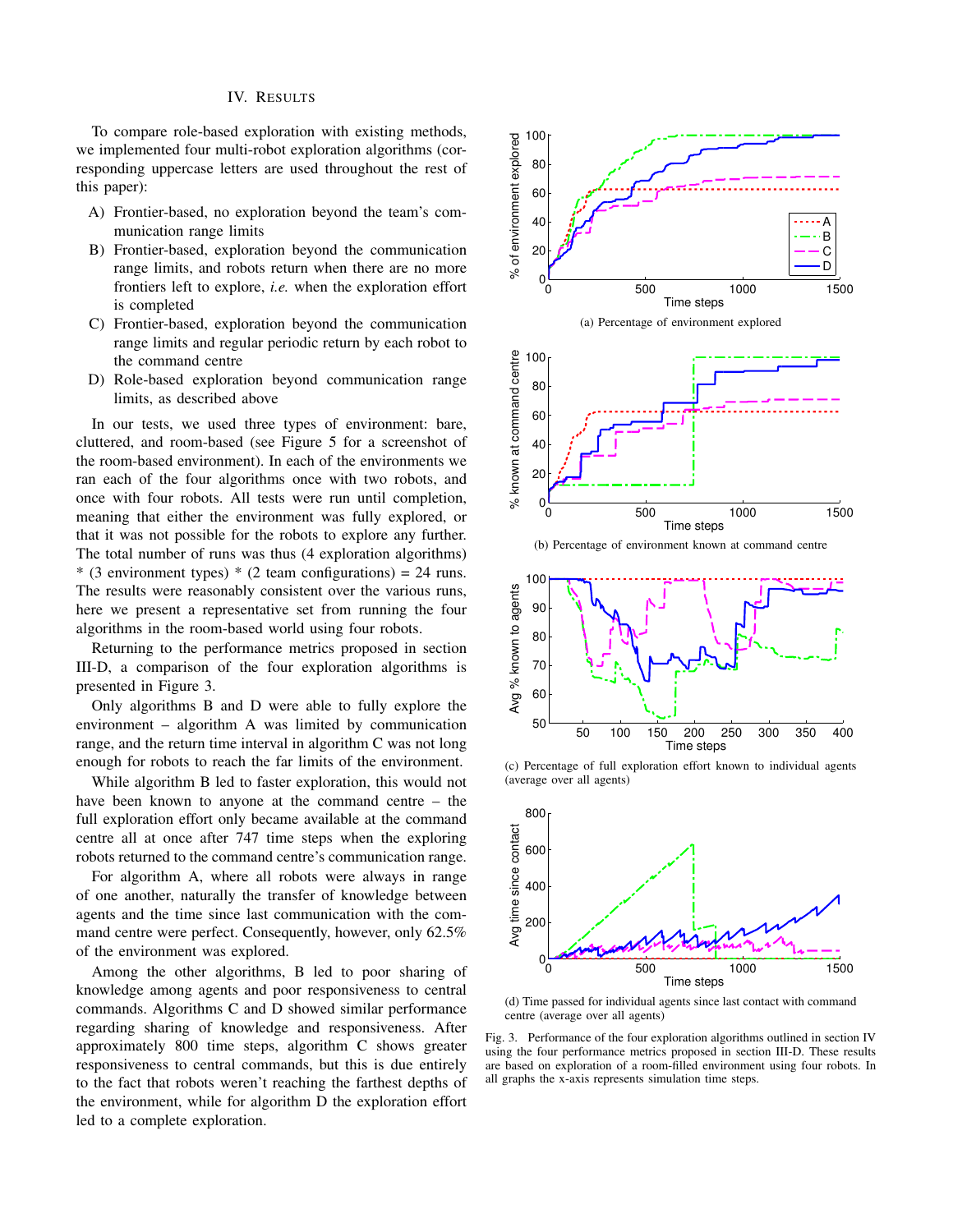

Fig. 4. State transition diagrams

#### V. DISCUSSION AND FUTURE WORK

Our research on role-based exploration is a work in progress. However, initial results are encouraging, and provided certain adjustments are made, role-based exploration shows promise regarding applications such as robotic searchand-rescue.

#### *A. Performance compared to purely frontier-based methods*

As pointed out in section IV, role-based exploration is outperformed by non-limited frontier exploration (algorithm B) in terms of area covered, and by communication-limited frontier exploration (algorithm A) in terms of responsiveness to central commands. However, for an application such as robotic search-and-rescue, where it is of interest both (i) to explore as much of the environment as possible and (ii) to maintain the robot team in as tight a communication network as possible, role-based exploration presents a trade-off that in the authors' opinion would be preferable over the purely frontier-based approaches.

#### *B. Potential weaknesses*

There are a number of potential weaknesses and sources for error in role-based exploration. If a relay ceases to function, an entirely likely scenario in a potentially dangerous or toxic environment, it may be difficult for an explorer to find its way back up the communication chain. A possible solution would be for all robots to know all rendezvous points leading up to the root of the team hierarchy, and allowing only a limited wait at a given rendezvous before proceeding to the next highest (or lowest) rendezvous point.

Additionally, a dynamic environment may mean that certain locations believed to be reachable may become blocked. A possible solution would be a limited wait at rendezvous, followed by a replanning of the path. To ensure a meeting of child and parent, only the child should recalculate its path (otherwise they may miss each other).

In the results we present here, we assume perfect localisation by individual team members. This is not a realistic assumption, though it does not significantly affect the comparison of individual exploration algorithms. Nevertheless we intend to take noisy sensor data into account in future experiments.

#### *C. Potential extensions*

Several extensions and optimisations of the role-based approach could lead to much improved behaviour. An extension that the authors envision is the development of "territorial" exploration: as relays move back and forth between explorers and the command centre, the relays could contribute significantly to the exploration effort by exploring themselves. This would also support what is considered to be one of the main advantages of using multiple robots for exploration: a heterogeneous robot team. Small fast robots may be able to reach and provide information about the deepest parts of the environment quickly, while slower robots having more intricate sensors may be able to fully explore parts of the environment close to the command centre.

An additional extension of great interest is the use of stationary sensor nodes to aid the exploration effort. Stationary sensor nodes may be used to deposit or retrieve information at various locations in the environment, once they have been deployed by a robot. This has been used with success in various other applications [19], [20] and ties multi-robot exploration to the domain of sensor networks. It could be of great interest to deploy such nodes at rendezvous points, and inter-node communication could significantly reduce the robots' travel costs.

Finally, the current implementation is limited by the static team hierarchy. In certain situations, maintaining such a static hierarchy can lead to unnecessarily long travel to rendezvous points and inefficient exploration. A more robust and efficient approach would involve a dynamic team hierarchy in which robots may jump from one branch of the tree to another, or where the team is represented as a graph rather than a tree.

In future work, we hope to implement a territory-based multi-robot exploration algorithm, to explore a variety of approaches to dynamic team hierarchies, and to compare the resulting exploration efforts to a wider range of existing approaches.

#### VI. CONCLUSION

There is great scope for robots to be used for a wide range of tasks in the near future, including robotic search-and-rescue. For many such tasks, a team of robots must be able to explore a complex, communication-limited environment efficiently.